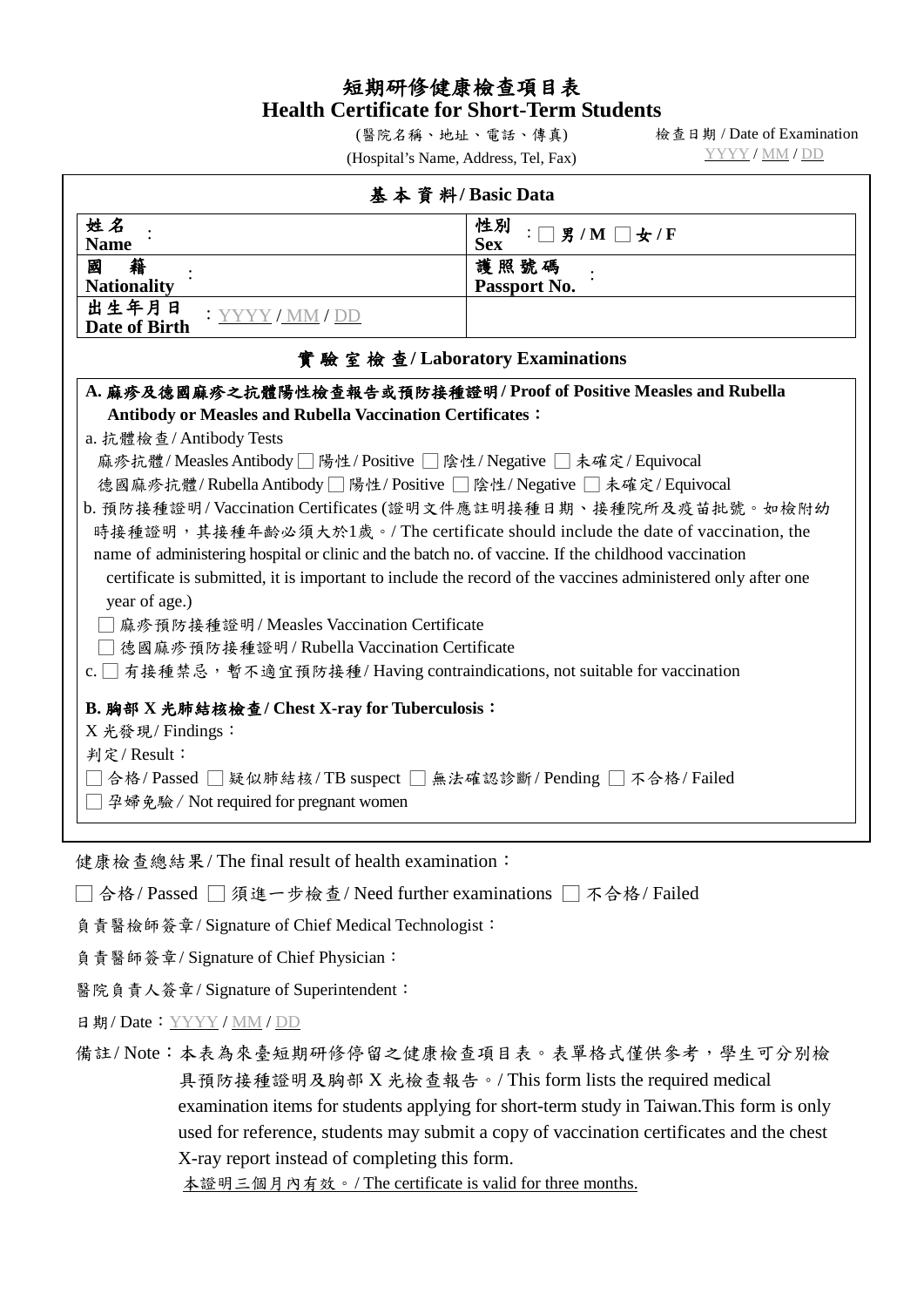## 麻疹及德國麻疹之抗體陽性檢查報告或預防接種證明**(**二擇一**) Proof of Positive Measles and Rubella Antibody or Measles and Rubella Vaccination Certificates (alternative)**

| 姓名<br><b>Name</b>            | 性別<br>Sex<br>$:\square$ 男/M $\square$ 女/F |
|------------------------------|-------------------------------------------|
| 籍<br>國<br><b>Nationality</b> | 護照號碼<br>Passport No.                      |
| 出生年月日<br>Date of Birth       |                                           |

基 本 資 料**/ Basic Data**

a. 抗體檢查/ Antibody Tests

麻疹抗體/ Measles Antibody □ 陽性/ Positive □ 陰性/ Negative □ 未確定/ Equivocal

德國麻疹抗體/ Rubella Antibody □ 陽性/ Positive □ 陰性/ Negative □ 未確定/ Equivocal

b. 預防接種證明/ Vaccination Certificates (證明文件應註明接種日期、接種院所及疫苗批號。如檢附幼時 接種證明,其接種年齡必須大於1歲。/ The certificate should include the date of vaccination, the name of administering hospital or clinic and the batch no. of vaccine. If the childhood vaccination

certificate is submitted, it is important to include the record of the vaccines administered only after one year of age.)

□ 麻疹預防接種證明/ Measles Vaccination Certificate

□ 德國麻疹預防接種證明/ Rubella Vaccination Certificate

c. □ 有接種禁忌,暫不適宜預防接種/ Having contraindications, not suitable for vaccination

負責醫檢師簽章/ Signature of Chief Medical Technologist:

負責醫師簽章/ Signature of Chief Physician:

- 醫院負責人簽章/ Signature of Superintendent:
- 日期/Date of Examination: YYYY / MM / DD